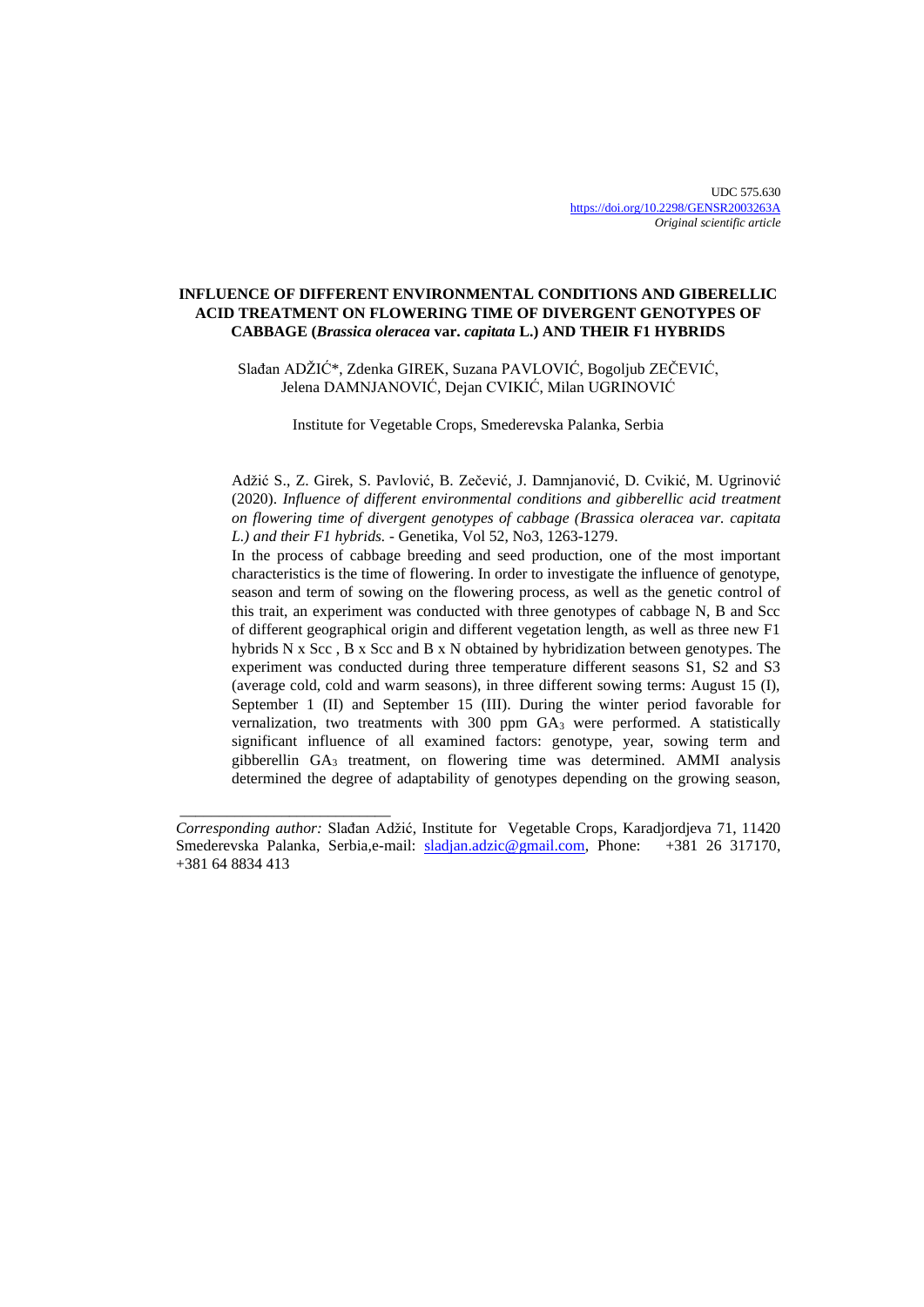sowing terms and  $GA_3$  treatment for the trait time of flowering. The highest stability based on ASV values for flowering time was shown by hybrid BxN and its parental component genotypes B and N, while the hybrid Scc x B proved to be the most unstable in terms of flowering time. The pattern of relative expression of the most important flower repressor *BoFLC2* gene showed a certain correlation with the flowering time of genotypes. The lowest quantitative expression of this gene was found in genotype B and it had the earliest flowering in all seasons, while genotype N had the highest relative expression of the *BoFLC2* locus and the latest flowering.

*Keywords:* cabbage, time of flowering, gibberellic acid, expression *BoFLC2* gene

# INTRODUCTION

Cabbage (*Brassica oleracea* var. *capitata* L.) is one of the most economically important vegetable species in the world. Cabbage contain high amounts of vitamins C, K, A, B1, B2, PP, E and folic acid, dietary fiber, flavonoids, proteins, and minerals. Because of good nutritional value and antioxidant and anti-inflammatory properties, it is consumed worldwide in the human diet. Breeding and seed production are complicated because of their two-year head-seed-head cycle.

The main feature of morphological diversity within the genus *Brassica* is the variation of flowering time (SCHRANZ *et al*., 2002). Flowering time is a particularly important agronomic trait in *Brassica* crops and regulation of the time is one of major factor in the breeding program and seed production. The process of transformation of vegetative into flower meristem in cabbage depends on integration of endogenous factors such as leaf number and gibberellin (GA) biosynthesis (BERNIER and PERILLEUX, 2005; MUTASA-GÖTTGENS and HEDDEN, 2009) and environmental cues such as vernalization, temperature, and photoperiod (ALEXANDRE and HENNIG, 2008; ANDRÉS and COUPLAND, 2012; KUMAR *et al*., 2012).

In the continental climate, the vernalization path of flowering is used for the economical seed production. Activation of the vernalization flowering path requires exposure of plants to low positive temperatures of 5-8˚C for several weeks and is a typical flowering path for overwintering plant species (genera *Brassica, Triticum, Hordeum*...). The vernalization path of flowering is controlled by expression of the floral inducers *FT* (*Flowering locus T* ) i *FLC*  (*Flowering Locus C*) repressor gene (JOHANSON *et al.,* 2000; ZHANG and NOCKER, 2002; MICHAELS *et al.,* 2004; PODUSKA *et al.,* 2003; RIDGE *et al.,* 2015). Vernalization, reduces the expression of *FLC* genes whose main role is to delay flowering (HELLIWELL *et al.*, 2015). Plants with high *FLC* activity are late flowering because *FLC* directly represses the expression of the floral inducers *FT* and *suppressor of overexpression of CO 1* (*SOC1*) (HELLIWELL *et al.* 2006). A genetic-genomics approach revealed that *BrFLC2* is a major regulator of flowering time in *B. rapa* (ZHAO *et al.,* 2010; XIAO *et al.*, 2013, 2014). Recently, LI *et al.* (2016) reported that mutation in *FLC1* and *FLC2* leading to production of truncated proteins was associated with shortness of flowering time in *B. rapa.*

In conditions when the day is short and the temperature is low positive, the plant in the in rosette stage of development enters a special physiological state whose goal is to survive during the winter. Plants in such conditions record an increase in the levels of endogenous gibberellins that trigger flower induction at the level of the meristem (HILLMAN, 1969). In that way, the plants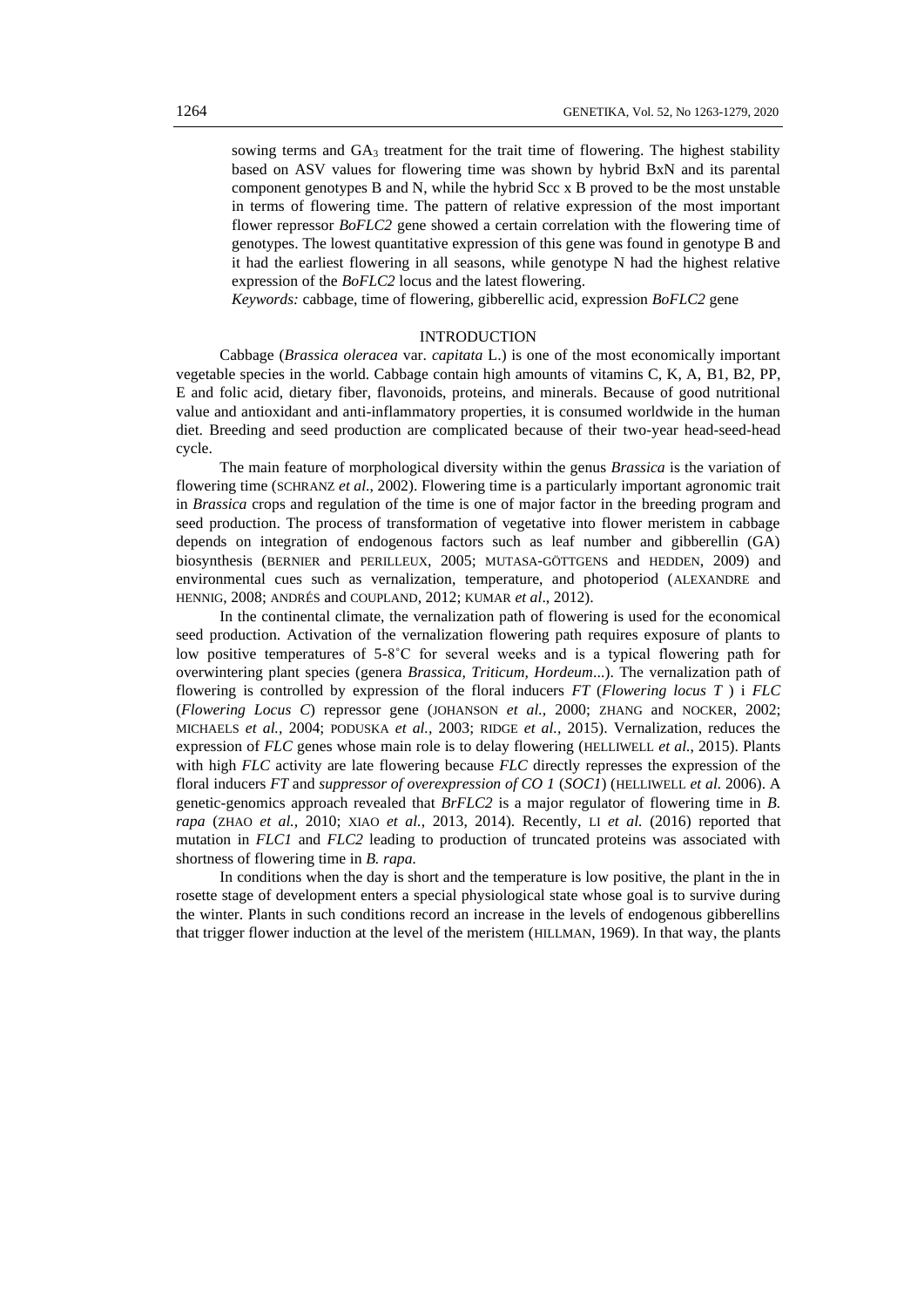Exogenous application of gibberellic acid (GA3) can cause flowering of plants under vernalization conditions (LUO *et al.,* 2013). YAMAGUCHI *et al.* (2014) found that the use of exogenous GA<sup>3</sup> leads to cessation of vegetative development and inhibition of flower formation in *Arabidospis thaliana* L. Some studies indicate that plants that have not been exposed to low temperatures, and have been exposed to GA<sup>3</sup> treatment *in vitro,* can enter the flowering phase by an independent genetic mechanism of flowering - the gibberellin pathway (KONIG and COMBRINK, 2002).

In this study, GA<sup>3</sup> treatment was applied to plants that overwintered at different temperature conditions to examine its effect on flowering time and *BoFLC2* repressor expression. The application of  $GA_3$  was aimed at confirming the hypothesis that it directly affects the interruption of vegetative development and the occurrence of flowering, as well as confirmation that the flowering time is a highly variable property in different temperature conditions.

### MATERIAL AND METHODS

## *Plant material*

Cabbage (*Brassica oleracea* var. *capitata* L.), six different genotypes from the Institute for Vegetable Crops in Smederevska Palanka, Serbia were used in this study. Three genotypes: N, B and Scc of different geographical origin (Pomoravlja, Semberije and europic part of Russia respectively) and different lengths of the vegetation period used in the experiment were provided from the collection of the Institute for Vegetable Crops, Smederevska Palanka. B and Scc are late genotypes from the condition of medium long day and the length of the vegetation period of 125 and 135 days from sowing respectively, while the N is early genotype from the conditions of shorter and colder days, with a length of the vegetation period of 90 days from sowing. Three new  $F_1$  hybrids: N x Scc, B x Scc and N x B were obtained by hybridization (hand pollination) between genotypes. Hybridized mothers were protected with linen isolators to the appearance of the siliques. Harvesting of parental genotypes and  $F_1$  hybrids was carried out successively, as the seeds matured in the siliques. After harvest, the seeds were matured for a period of 45 days.

# *Estimation of flowering time*

The experiment was performed during three temperature-different seasons: 2010/11 (S1), 2011/12 (S2) and 2012/13 (S3). The first season (S1) was characterized by the average daily temperatures that were within the yearly average for the region, the second season (S2) was cold, unfavorable in the winter months (a minimum temperature of  $-28.4$  °C was recorded in mid-February) and in the third season of research (S3) average daily temperature was above the yearly average for January and February which reflected positively on all of the observed parameters (Hydrometeorological Service of Republic Serbia - RHMZS, 2014) (Figure 1).

Sowing was done in three terms: August 15 (I), September 1 (II), September 15 (III), to achieve different ages of seedlings (different biomass). Due to the observed dormancy of seeds in the cabbage, 48 hours before sowing seeds was kept at  $+ 4^{\circ}C$  in the fridge. Sowing was carried out in individual pots of 11 cm diameter, filled with sterile substrate, and kept in a protected area. The seedling was maintained in a common manner, i.e. every 15 days fertilized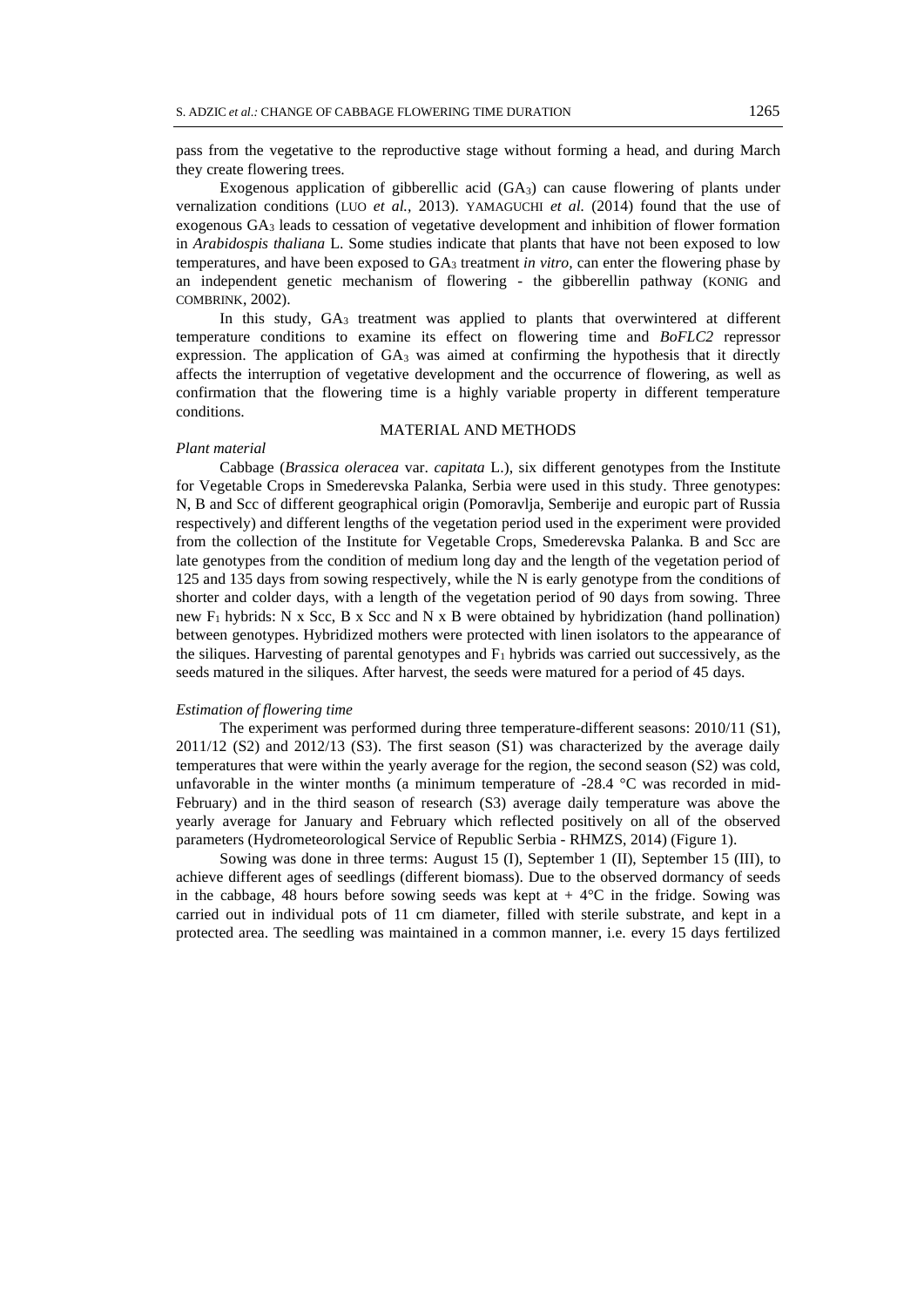with NPK 20:20:20 (25g/10l of water) and treated with pesticides as needed. Planting was carried out on October 20 in all three seasons. The plot size was  $10 \text{ m}^2$ , row-to-row distance was 50 cm and plant-to-plant distance was 70 cm. In each season, 240 plants of each genotype were planted, 80 plants from each term of sowing. In the first decade of December and in the first decade of February, two foliar treatments with 300 ppm gibberellin (GA3) were performed.

During the experiment, the flowering time was monitored and measured in two ways: 1.) the number of days from the day of sowing and 2.) the number of days from January 1 to the appearance of the flower.



Figure 1. Average daily temperature during the months of three different seasons of experiment (Hydrometeorological Service of Republic Serbia - RHMZS, 2014)

#### *Analysis of BoFLC2 gene expression*

The level of *BoFLC2* expression was quantitative determined in all six genotypes using qRT-PCR. The material for the isolation of RNA was taken during the non-inducing vernalization period (mid-November), and during the vernalization period (in December and February 4 weeks after each GA<sub>3</sub> treatment).Total RNA from 100 mg plants leaf tissue was extracted using the GeneJET RNA Purification Кit (Thermo Scientific). After isolated total RNA was quantified spectrophotometric (NanoVue spektrophotometer GE Healthcare Life Sciences), and DNase treatment was performed using the DNA-free DNAse Treatment and Removal kit (Ambion). 1µg of total RNA was subsequently reverse-transcribed into cDNA for each sample using the GeneAmp® RNA PCR Gold Core Kit (Applied Biosystems).

For qPCR amplification in the 7500 Real-Time System (Applied Biosystem), each reaction was set up using 20 ng of cDNA with Maxima™ SYBR Green/ROX qPCR Master Mix (Thermo Scientific) and 0.2 μM of each primer. *BoFLC2* specific primers were designed using Primer3Plus program (http://primer3plus.com/cgi-bin/dev/primer3plus.cgi), based on the partial cDNA sequence *BoFLC2* from the database (Acc. No. DQ222850) (BoFLC2f: 5'- AGAGCTTGTCGAAAGTAAGCTTGT-3' and BoFLC2r: 5'-CCTTTTCTTTGAGGCTATCAAACA-3'). The *26S* ribosomal gene was also amplified as an internal control (26Sf: 5'-ATTCCCAAACAACCCGACTC -3' and 26Sr: 5'- GCCGTCCGAATTGTAGTCTG-3'). The qPCR reaction conditions implied 95°C for 10 min, followed by 40 cycles of 95°C for 15 sec, 60°C for 30 sec, 76°C for 1 min. Relative expression is shown as 2^-dCt, dCt (Treshold cycle) - difference of target gene (*BoFLC2*) and internal control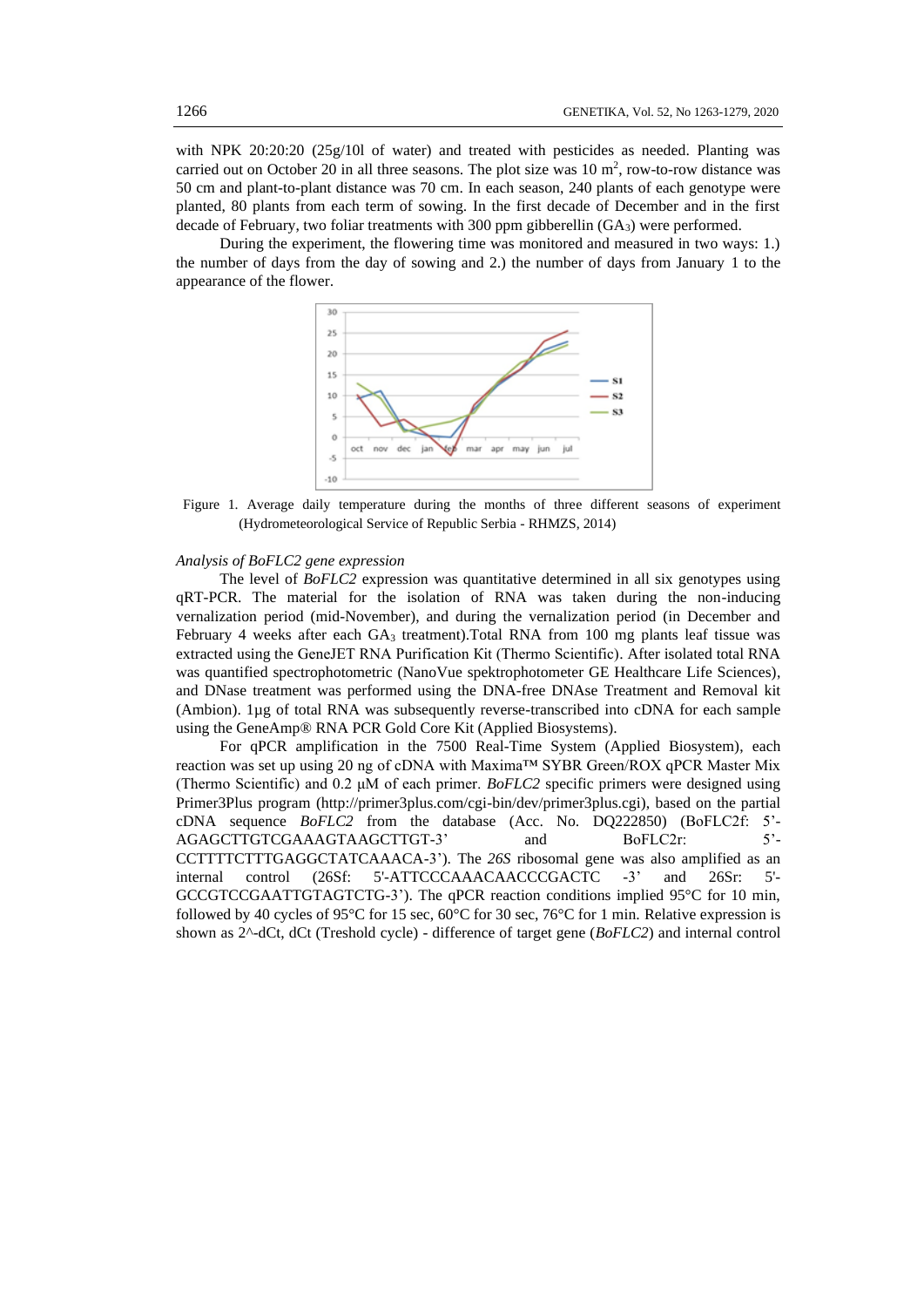(gene for *26S* RNA). Three technical replicates were performed for each reaction and with nontemplate control.

#### *Statistical analysis*

The trials were conducted in the Randomized Complete Block Design (RCBD) with 4 replications. The influence of 4 factors on the measured parameters was observed: genotype, sowing term, GA3 treatment and season. All data is statistically processed in StatSoft Inc. STATISTICA, version 8.0 (2007). Statistical data processing implied analysis of the variance of the four-factor experiment (ANOVA).

For description of the GxE interaction (GAUCH, 1988; GAUCH, 1992), additive main effect and multiplicative interaction (AMMI) analysis was used to calculate the values of the main components of genotypes and environments representing GxE interaction (NAVEED *et al*., 2007). AMMI1 biplot is comprised from the main effects shown on the abscissa and the first principal component shown on the ordinate, while AMMI2 biplot illustrates the first (PC1) and second (PC2) principal component ratio (GAUCH, 2006; GAUCH *et al.*, 2008). To range the genotypes with respect to stability, AMMI stability values (ASV) were calculated (PURCHASE *et al.*, 2000) according to the formula:

$$
ASV = \sqrt{\frac{SSPC1}{SSPC1}} (PC1 value)^{2} [PC" value]^{2}
$$

 $SS = sum of the squares.$ 

PC1 = the first major component.

PC2 = the second major component.

AMMI analysis was performed using the R software, version 3.1.2 (A Language and Environment, Copyright 2014).

# RESULTS AND DISCUSSION

Analysis of variance showed highly significant variations of all four factors (year, genotype, GA3 treatment and sowing period) for both forms (number of days from sowing and number of days from 1 January) of the observed trait - time of flowering (Table 1).

Variability of weather conditions between seasons have emerged a larger share of the factor year in the total sum of squares, compared to the remaining three factors. However, the biggest variability was determined in interaction of three observed factors: genotype, year, and sowing date (15.01%, and 14.15% respectively).

Participation of sowing date in the total sum of squares is bigger (8.15%) when the flowering time is observed from sowing compared to the time of flowering observed from 1 January (2.22%). In the case of flowering time observed as number of days from sowing, the statistical significance of the third sowing period at the time of the appearance of the first flower was recorded. In all three seasons, for all genotypes whose sowing was carried out on 15 September was recorded earlier appearance of the first flowers in comparison to the other two sowing dates (15 August and 1 September). The earliest flowering occurred in late genotype B in the first season on the 202 day after sowing, and the latest 268 day after sowing in the early genotype N in the second year (Figure 2, 3 and 4).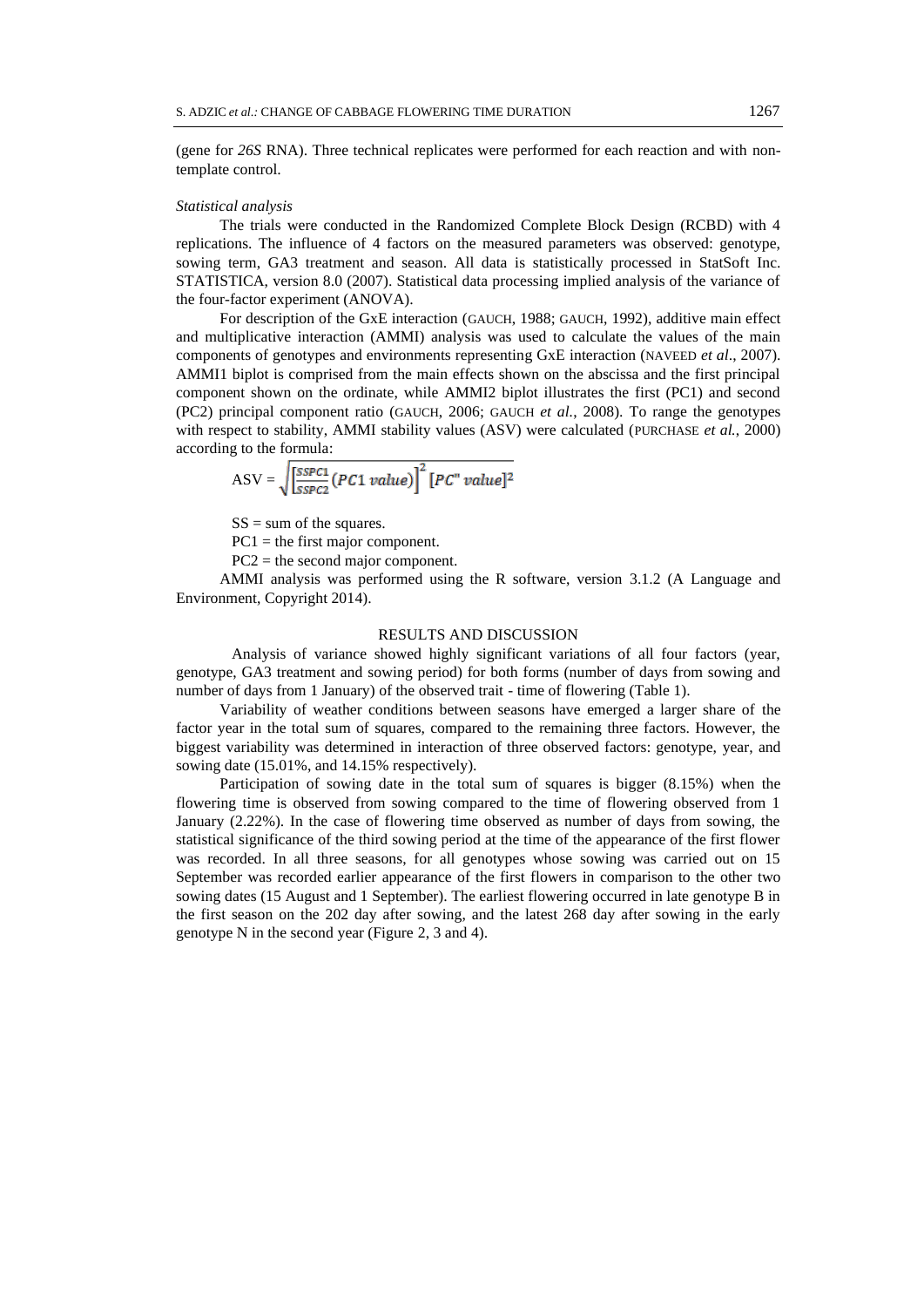|                                |                | Number of days from sowing |             | Number of days from 1 January |       |            |  |  |
|--------------------------------|----------------|----------------------------|-------------|-------------------------------|-------|------------|--|--|
| Source of variations<br>$d\!f$ |                | SS(%)                      | MS          | df                            | SS(%) | MS         |  |  |
| <b>Blocks</b>                  | 3              | 0.01                       | 44.97       | 3                             | 0.01  | 9.47       |  |  |
| Genotype $(A)$                 | 5              | 5.06                       | 17615.49**  | 5                             | 7.77  | 6755.48**  |  |  |
| Year $(B)$                     | $\overline{c}$ | 10.95                      | 95349.71**  | $\overline{c}$                | 9.00  | 19558.79** |  |  |
| $GA_3$ treatment $(C)$         | 1              | 6.08                       | 105875.39** | 1                             | 7.51  | 32673.72** |  |  |
| Sowing date $(D)$              | $\overline{2}$ | 8.15                       | 70932.13**  | $\overline{c}$                | 2.22  | 4818.91**  |  |  |
| AB                             | 10             | 8.97                       | 15624.34**  | 10                            | 11.22 | 4880.53**  |  |  |
| AC                             | 5              | 4.77                       | 16628.20**  | 5                             | 4.33  | 3765.25**  |  |  |
| AD                             | 10             | 7.38                       | 12860.56**  | 10                            | 6.82  | 2964.29**  |  |  |
| BC                             | $\overline{2}$ | 9.93                       | 86434.09**  | $\overline{c}$                | 12.26 | 26646.96** |  |  |
| BD                             | $\overline{4}$ | 2.98                       | 12952.69**  | $\overline{4}$                | 3.07  | 3339.41**  |  |  |
| CD                             | $\overline{2}$ | 0.56                       | 4874.63**   | 2                             | 0.68  | 1470.67**  |  |  |
| ABC                            | 10             | 8.52                       | 14832.87**  | 10                            | 8.98  | 3904.27**  |  |  |
| <b>ABD</b>                     | 20             | 15.01                      | 13069.02**  | 20                            | 14.15 | 3076.61**  |  |  |
| <b>ACD</b>                     | 10             | 3.28                       | 5703.84**   | 10                            | 3.48  | 1513.52**  |  |  |
| <b>BCD</b>                     | $\overline{4}$ | 1.33                       | 5793.58**   | $\overline{4}$                | 1.71  | 1855.88**  |  |  |
| <b>ABCD</b>                    | 20             | 6.55                       | 5699.81**   | 20                            | 6.49  | 1410.81**  |  |  |
| Error                          | 321            | 0.49                       | 26.48       | 321                           | 0.31  | 4.23       |  |  |

*Table 1. Four-way ANOVA for the appearance of the first flower (1 - number of days from sowing; 2 number of days from 1 January)*



Figure 2. Duration of morphogenetic stages of the reproductive phase, in number of days, of the control and GA3 treatment in Season 1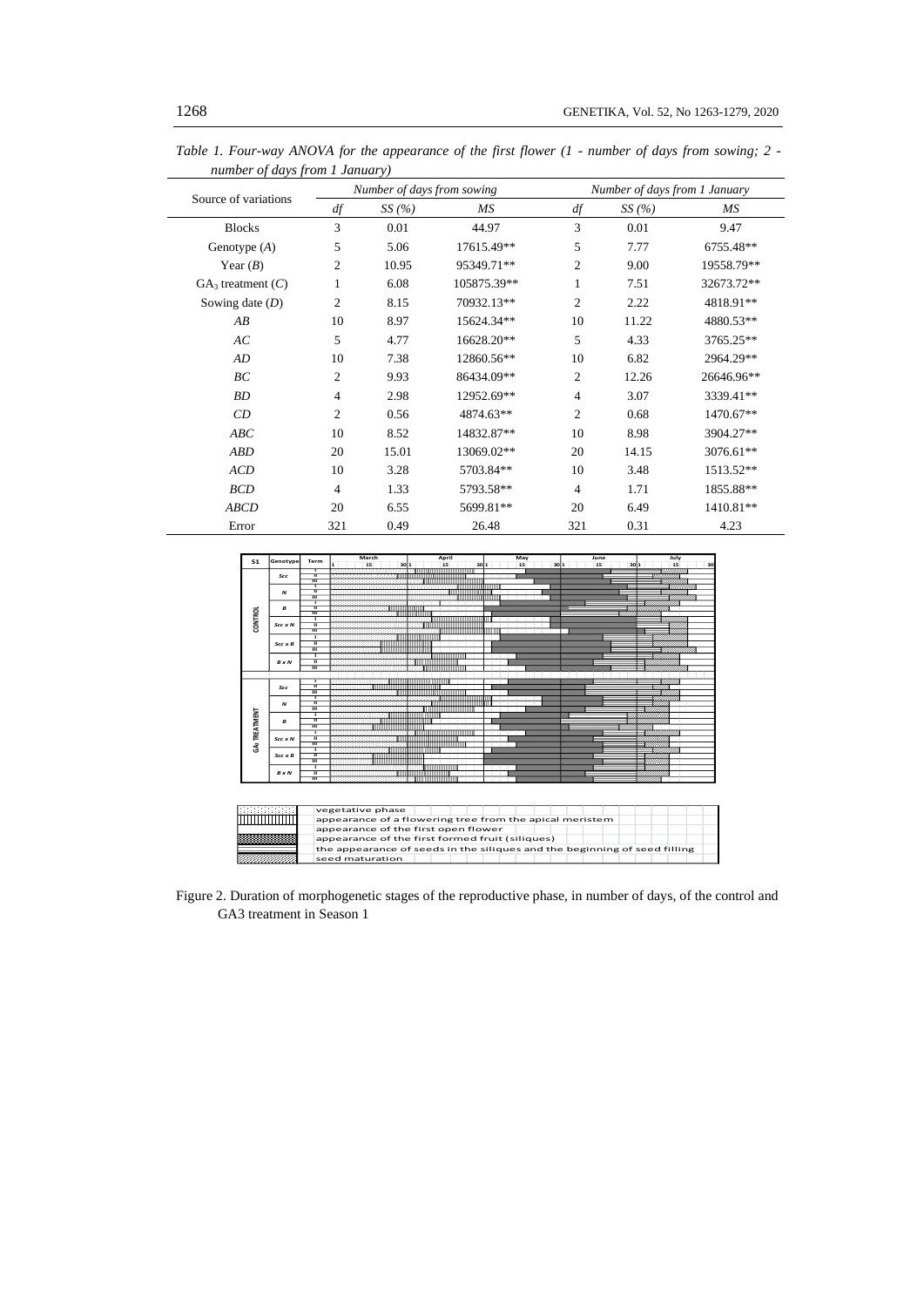| S <sub>2</sub>       | Genotype                                                                                       |                                                                           | March                                           |  | April |               | May |    |    | June     | July     |  |
|----------------------|------------------------------------------------------------------------------------------------|---------------------------------------------------------------------------|-------------------------------------------------|--|-------|---------------|-----|----|----|----------|----------|--|
|                      |                                                                                                | Term                                                                      | 15                                              |  | 15    |               |     | 15 | 30 | 15<br>30 | 15<br>30 |  |
|                      |                                                                                                | $\mathbf{I}$                                                              |                                                 |  |       |               |     |    |    |          |          |  |
|                      | Scc                                                                                            | π                                                                         |                                                 |  |       |               |     |    |    |          |          |  |
| <b>CONTROL</b>       |                                                                                                | ш<br>т                                                                    |                                                 |  |       |               |     |    |    |          |          |  |
|                      | $\boldsymbol{\mathsf{N}}$                                                                      | π                                                                         |                                                 |  |       |               |     |    |    |          |          |  |
|                      |                                                                                                | ╥                                                                         |                                                 |  |       |               |     |    |    |          |          |  |
|                      | B                                                                                              | т                                                                         |                                                 |  |       |               |     |    |    |          |          |  |
|                      |                                                                                                | π<br>Ш                                                                    |                                                 |  |       |               |     |    |    |          |          |  |
|                      |                                                                                                | т                                                                         |                                                 |  |       |               |     |    |    |          |          |  |
|                      | Scc x N                                                                                        | π                                                                         |                                                 |  |       |               |     |    |    |          |          |  |
|                      |                                                                                                | Ш<br>т                                                                    |                                                 |  |       |               |     |    |    |          |          |  |
|                      | $Scc \times B$                                                                                 | π                                                                         |                                                 |  |       |               |     |    |    |          |          |  |
|                      |                                                                                                | Ш                                                                         |                                                 |  |       |               |     |    |    |          |          |  |
|                      |                                                                                                | т                                                                         |                                                 |  |       | T 1 1 1 1 1 1 |     |    |    |          |          |  |
|                      | <b>B</b> x N                                                                                   | π<br>$\overline{\mathfrak{m}}$                                            |                                                 |  |       |               |     |    |    |          |          |  |
|                      |                                                                                                |                                                                           |                                                 |  |       |               |     |    |    |          |          |  |
|                      |                                                                                                | т                                                                         |                                                 |  |       |               |     |    |    |          |          |  |
|                      | Scc                                                                                            | π                                                                         |                                                 |  |       |               |     |    |    |          |          |  |
|                      |                                                                                                | ш                                                                         |                                                 |  |       |               |     |    |    |          |          |  |
|                      | $\boldsymbol{\mathsf{N}}$                                                                      | $\mathbf{I}$<br>π                                                         |                                                 |  |       |               |     |    |    |          |          |  |
|                      |                                                                                                | ш                                                                         |                                                 |  |       |               |     |    |    |          |          |  |
|                      |                                                                                                | T                                                                         |                                                 |  |       |               |     |    |    |          |          |  |
| <b>GA3 TREATMENT</b> | в                                                                                              | $\mathbf{u}$                                                              |                                                 |  |       |               |     |    |    |          |          |  |
|                      |                                                                                                | ш                                                                         |                                                 |  |       |               |     |    |    |          |          |  |
|                      |                                                                                                | т                                                                         |                                                 |  |       |               |     |    |    |          |          |  |
|                      | Scc x N                                                                                        | π                                                                         |                                                 |  |       |               |     |    |    |          |          |  |
|                      |                                                                                                | ш                                                                         |                                                 |  |       |               |     |    |    |          |          |  |
|                      |                                                                                                | ī                                                                         |                                                 |  |       |               |     |    |    |          |          |  |
|                      | $Scc \times B$                                                                                 | $\overline{\mathbf{u}}$<br>ш                                              |                                                 |  |       |               |     |    |    |          |          |  |
|                      |                                                                                                | J.                                                                        |                                                 |  |       |               |     |    |    |          |          |  |
|                      | <b>B</b> x N                                                                                   | π                                                                         |                                                 |  |       |               |     |    |    |          |          |  |
|                      |                                                                                                | Ш                                                                         |                                                 |  |       |               |     |    |    |          |          |  |
|                      |                                                                                                |                                                                           | vegetative phase                                |  |       |               |     |    |    |          |          |  |
|                      | appearance of a flowering tree from the apical meristem<br>appearance of the first open flower |                                                                           |                                                 |  |       |               |     |    |    |          |          |  |
|                      |                                                                                                |                                                                           | appearance of the first formed fruit (siliques) |  |       |               |     |    |    |          |          |  |
|                      |                                                                                                | the appearance of seeds in the siliques and the beginning of seed filling |                                                 |  |       |               |     |    |    |          |          |  |
|                      |                                                                                                | seed maturation                                                           |                                                 |  |       |               |     |    |    |          |          |  |

Figure 3. Duration of morphogenetic stages of the reproductive phase, in number of days, of the control and GA3 treatment in Season 2

Observing the late genotype Scc, for the same sowing dates but when different seasons are observed, was recorded the largest time differences in the period from sowing to the appearance of the first flower. The largest observed difference (27 days) in the time of appearance of the first flower in this genotype was recorded between the second and third season of research in the third sowing period. The least variation in flowering time was recorded in genotype B for the first and third examined seasons (Figure 2, 3 and 4).

For the cold season (S2) was observed later flowering in all sowing dates, 12 days later than the in the first season and 10 days later in relation to the third season. The biggest difference in the days until the beginning of flowering was noticed at the third sowing date, where this difference between the cold season (S2) and the other two was 13 days. The smallest difference was recorded in the second sowing period, where the difference in the number of days until the beginning of flowering between the cold season (S2) and the average cold season (S1) is 11 days and 8 days in relation to the warm season (S3) (Figure 2, 3 and 4). ADAMSEN and COFFELT (2005) determined the influence of different sowing times on the time of the appearance of the first flower in oilseed rape, while EDWARDS and MARTIN (2008) in their research on yield and time and length of flowering in oilseed rape found an average difference of 20 days between year in terms of the appearance of the first flower as well as 18 days of reduction of the flowering period in the second studied season when flowering started later. They also found that the time of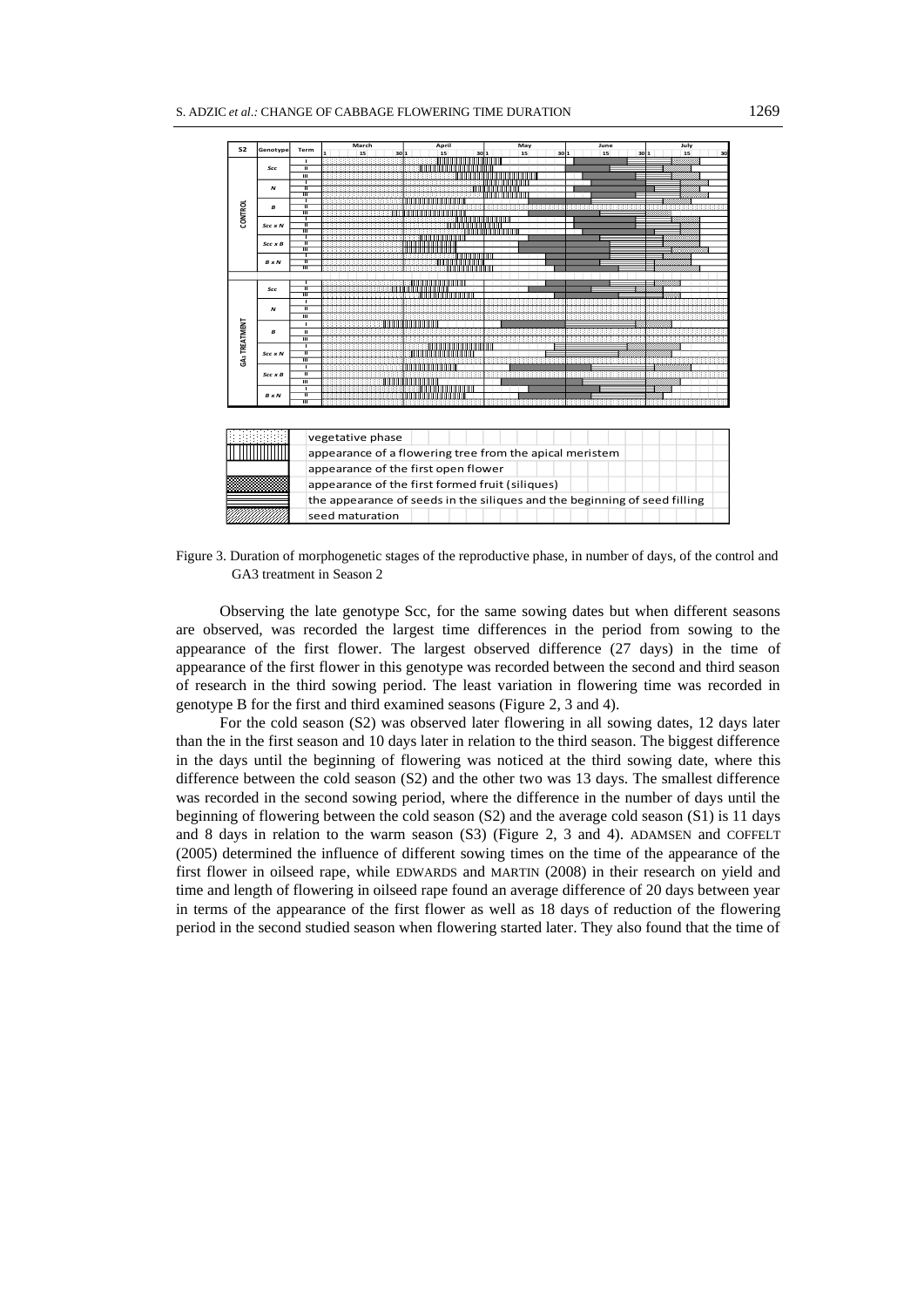harvest did not varied significantly and did not depend of the factor year, which coincides with these studies. Statistically significant variation in the appearance of the first flower in the weather conditions of the three examined seasons is explained by the fact that the organogenesis of flowering is conditioned by environmental conditions and is a characteristic of genotype in the way of time required to perform it in physiological terms (KUMAR *et al*., 2009).



Figure 4. Duration of morphogenetic stages of the reproductive phase, in number of days, of the control and GA3 treatment in Season 3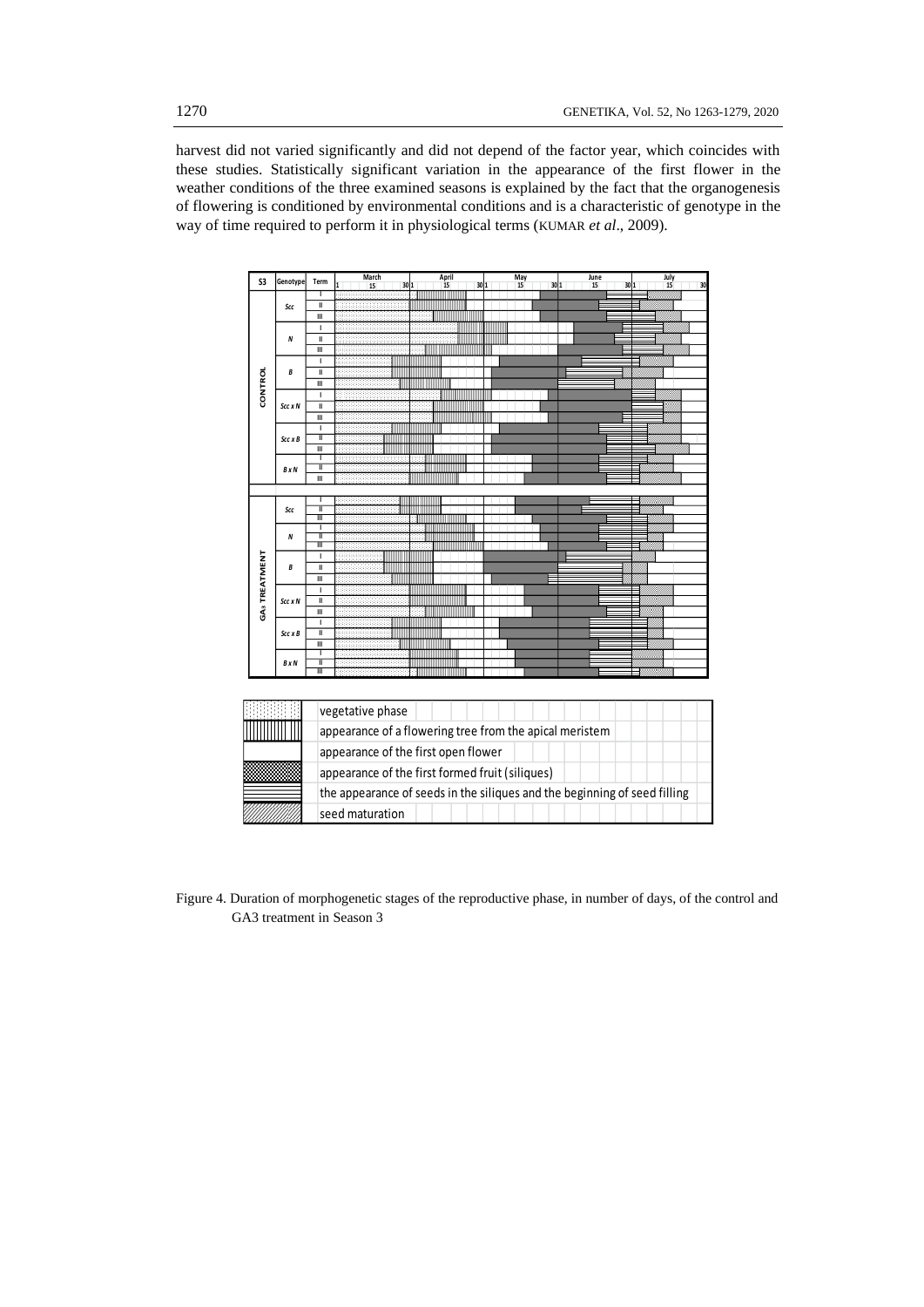Effect of the GA3 treatment in almost all the cases, where was find that was statistically significant as a factor, was to reduce the period of appearance of the first flower on the plant. compared to the control (GUAN *et al*., 2019; LINWATTANA *et al*., 1997). When observing its effect on the reduction of flowering time in relation to the length of the vegetation period (number of days after sowing) was recorded that, in eleven cases was statistically significantly reduced the time of appearance of the first flower compared to the control, and more than half of the cases occurred in the third season. Exogenous application of GA3 induced an earlier appearance of flowers compared to the control. Endogenous gibberellins are among the most important bioactive substances that are responsible for the start of flowering in plants that for this process require conditions of vernalization (REGNAULT *et al*., 2016). Analyzing the influence of GA3 treatment on the shortening of flowering time in the examined genotypes and their  $F_1$  hybrids, compared to January 1, 25 statistically very significant changes in the decrease in the value of the tested trait were observed. A statistically significant increase of the value of the observed trait was found in the late genotype B in the first season and its hybrids  $(B \times \text{Scc and } B \times \text{N})$  in the third season (Figure 2, 3 and 4). In the cold season (S2) the effect of exogenous gibberellin had the effect of interrupting vegetative development and the absence of flowering in all genotypes except Scc (Figure 2) (YAMAGUCHI *et al*., 2014).

*Table 2. Inheritance of time of flowering in cabbage*

| $F_{0.01}$ |
|------------|
| -d         |
|            |
|            |
|            |

 $P_1$ ,  $P_2$  - mean values for parents during flowering, MP - mean value of sum (of mean values) of flowering time,  $F_1$  flowering time of hybrids

|        |                | Trait  |               |           |           | ASV   |               |
|--------|----------------|--------|---------------|-----------|-----------|-------|---------------|
| Number | Genotype       | Mean   | Rank          | PC1       | PC2       | Value | Rank          |
|        | Scc            | 239,51 | 3             | 3,1384    | $-2.8676$ | 7,62  | 5             |
| 2      | B              | 222,33 | 6             | $-1,0060$ | 0.4299    | 2,30  | $\mathcal{L}$ |
| 3      | N              | 244.64 |               | 0,2578    | 2,4642    | 2.53  | 3             |
| 4      | $Scc \times B$ | 224.71 | 5             | $-3,7720$ | $-1.7166$ | 8,65  | 6             |
| 5      | $B \times N$   | 233,64 | 4             | $-0,5053$ | 0,3627    | 1,19  |               |
| 6      | $Scc \times N$ | 240.78 | $\mathcal{L}$ | 1.8871    | 1.3274    | 4.45  | 4             |

*Table 3. Mean values, AMMI stability values and ranking order of stability for 6 cabbage genotypes*

The mode of inheritance of flowering time for hybrids in which one of the parents is the early genotype  $N - Sec \times N$  and  $B \times N$  is an intermediate - additive. Earlier authors found that the time of flowering is a quantitative trait (JUNG *et al*., 2018; SHU *et al*., 2018; LIU *et al*., 2019). For hybrid created by crossing late parents Scc x B, it was determined that the flowering time is dominant (under the dominance of parent B; Table 2). With AMMI analysis, it was determined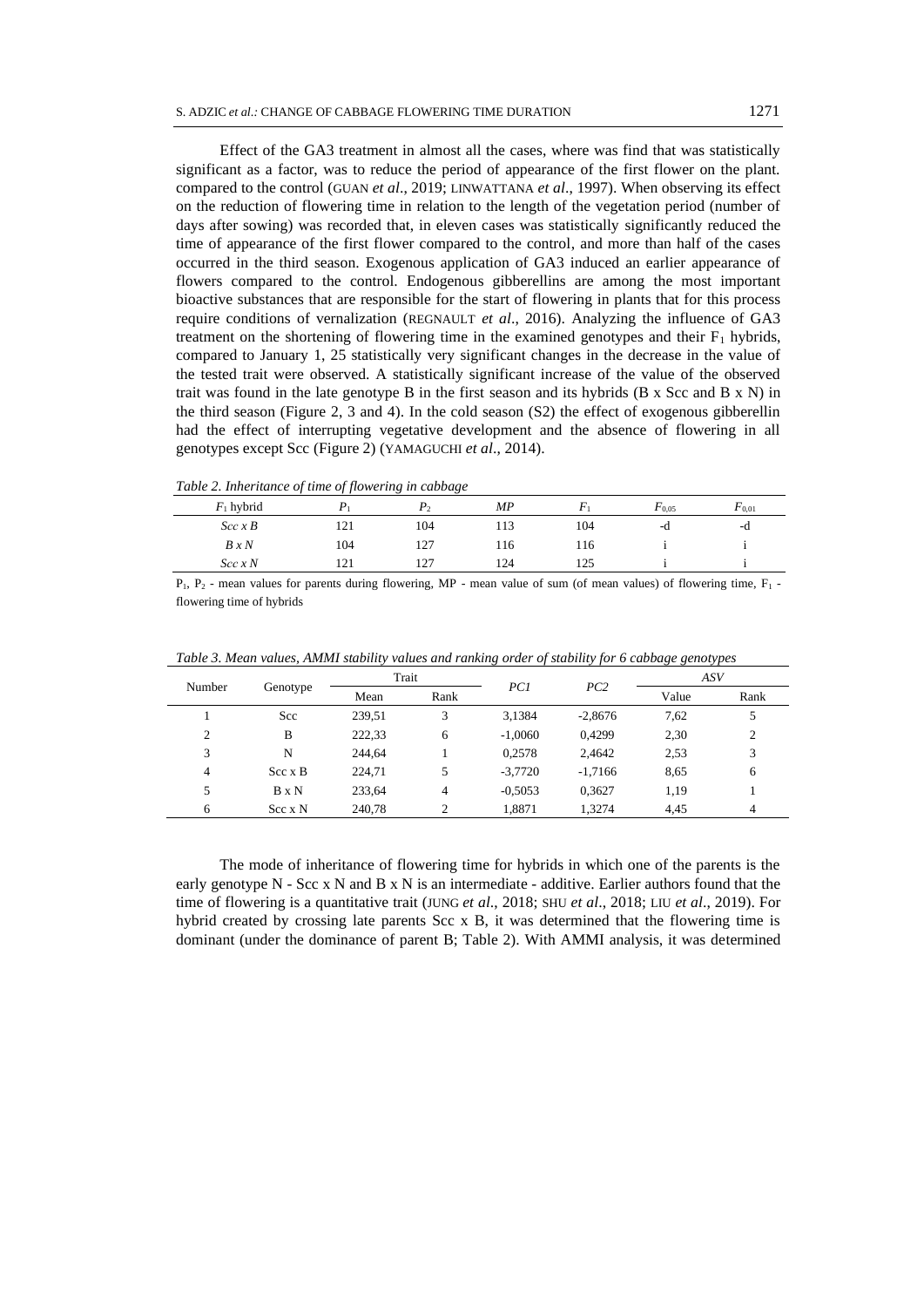that of all parental genotypes, genotype B had the most stable values of flowering time for all seasons (Figure 5), so based on all these, it can be justified to conclude that its dominance was also manifested in the hybrid Scc x B. The lowest stability was observed in hybrids Scc x B as well as in one of the parents, genotype Scc. In these two genotypes, the genotype - environment interaction is the highest, ie the stability coefficient of the AMMI model is the highest in rank (Table 3). The effect of year was expressed in the way that the genotypes were distributed throughout the seasons in which the variability of their interaction with the external environment was the smallest (except for the most stable genotypes: B, B x N).



Legend: Sowing dates: I - 15 August, II - 1 September, III - 15 September; T - treatment with gibberellin - GA3; K control; Research years: 10 - 2010, 11 - 2011, 12 -2012; Parental genotypes: Scc, N, B; F<sup>1</sup> hybrids: SccxN, SccxB, BxN Figure 5. AMMI 2 biplot for 6 cabbage genotypes

Analysis of *BoFLC2* gene expression in the non-inducing period for vernalization showed that the late genotype B had a lower level of expression compared to N and Scc (Figure 7). In late parent hybrids (B x Scc) the *BoFLC2* expression level is between the gene expression levels in the parents, while in the early parent hybrid N (N x Scc and N x B), the *BoFLC2* gene expression level is higher than in the parents. This pattern of expression is maintained during vernalization too (Figure 8).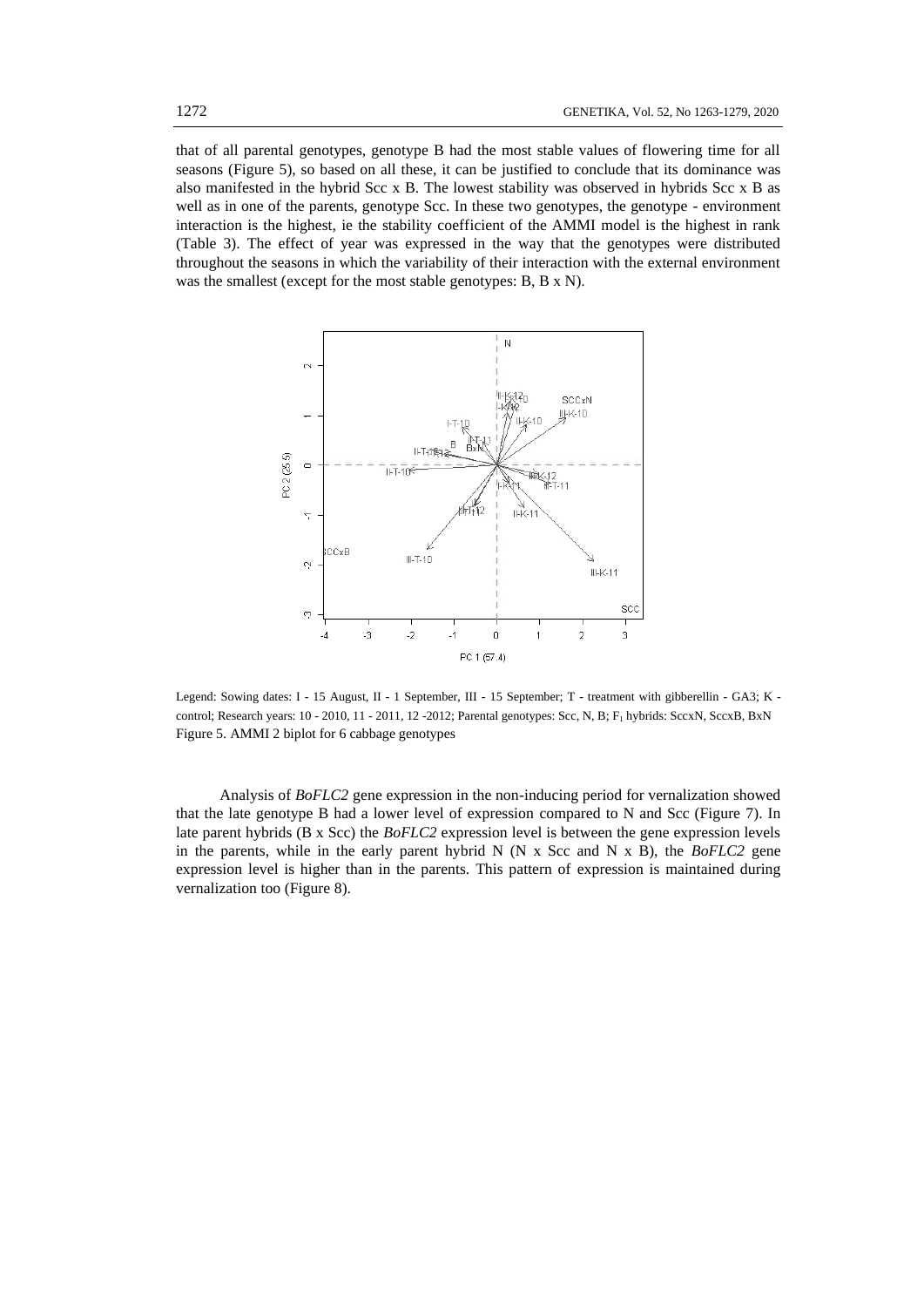

Legend: Sowing dates: I - 15 August, II - 1 September, III - 15 September; T - treatment with gibberellin - GA3; K control; Research years: 10 - 2010, 11 - 2011, 12 -2012; Parental genotypes: Scc, N, B; F<sub>1</sub> hybrids: SccxN, SccxB, BxN Figure 6. AMMI 1 biplot for 6 cabbage genotypes



Figure 7. Relative expression of *BoFLC2* gene in parental (N, B and Scc) and hybrid genotypes (NxScc, BxScc, NxB) in the non-inducing period for vernalization.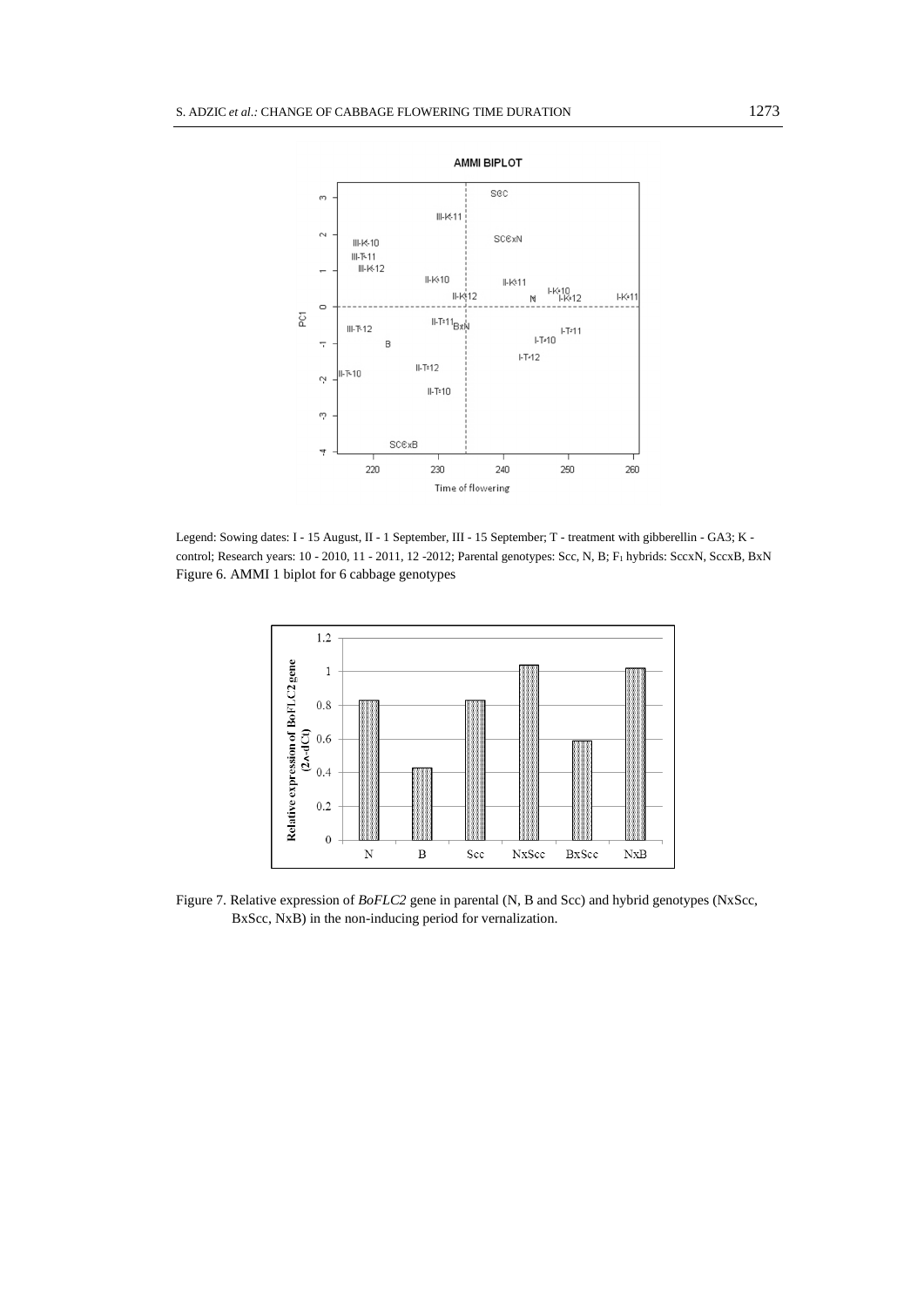AMMI biplot analysis showed that the average time of flowering for genotype B is the lowest compared to other genotypes, and that in genotypes Scc and N the mean values of time of flowering are higher than the average value, which coincides with the results of analysis of expression of this gene (Figure 6). Based on these data, it can be concluded that lower levels of FLC expression correlate with shorter time of flowering (SHELDON *et al*., 1999; MICHAELS and AMASINO, 1999; SHELDON *et al*., 2000; GAZZANI *et al*., 2003; MICHAELS *et al*., 2003).

Analysis of *BoFLC2* gene expression 4 and 8 weeks after the occurrence of stable *in vivo* conditions of vernalization and 4 weeks after each  $GA_3$  treatment showed that in parental late genotypes, originating from these areas, and their hybrids (B, Scc and B x Scc) *BoFLC2*  expression decreases over time (Figure 8), which is in accordance with the theory of its repressive effect on the flowering process (FINNEGAN *et al*., 2005). The level of *BoFLC2*  expression in genotypes B and B x Scc, in all three sowing terms, is lower compared to genotype Scc. Such expression profile is correlated with the time of flowering that occurs earlier in the genotypes B and B x Scc compared to the Scc genotype. Based on AMMI analysis, it was concluded that the relative expression of *BoFLC2* in these genotypes correlated with time of flowering (Figure 6).



Figure 8. Expression of *BoFLC2* gene in parental lines (N, B and Scc) and F1 hybrids (N x Scc, B x Scc, N x B) from 3 sowing terms (I, II, III), without GA<sup>3</sup> treatment (control) and with GA<sup>3</sup> treatments. A. Level of expression 4 weeks after first GA<sup>3</sup> treatment B. Level of expression 4 weeks after second GA<sup>3</sup> treatment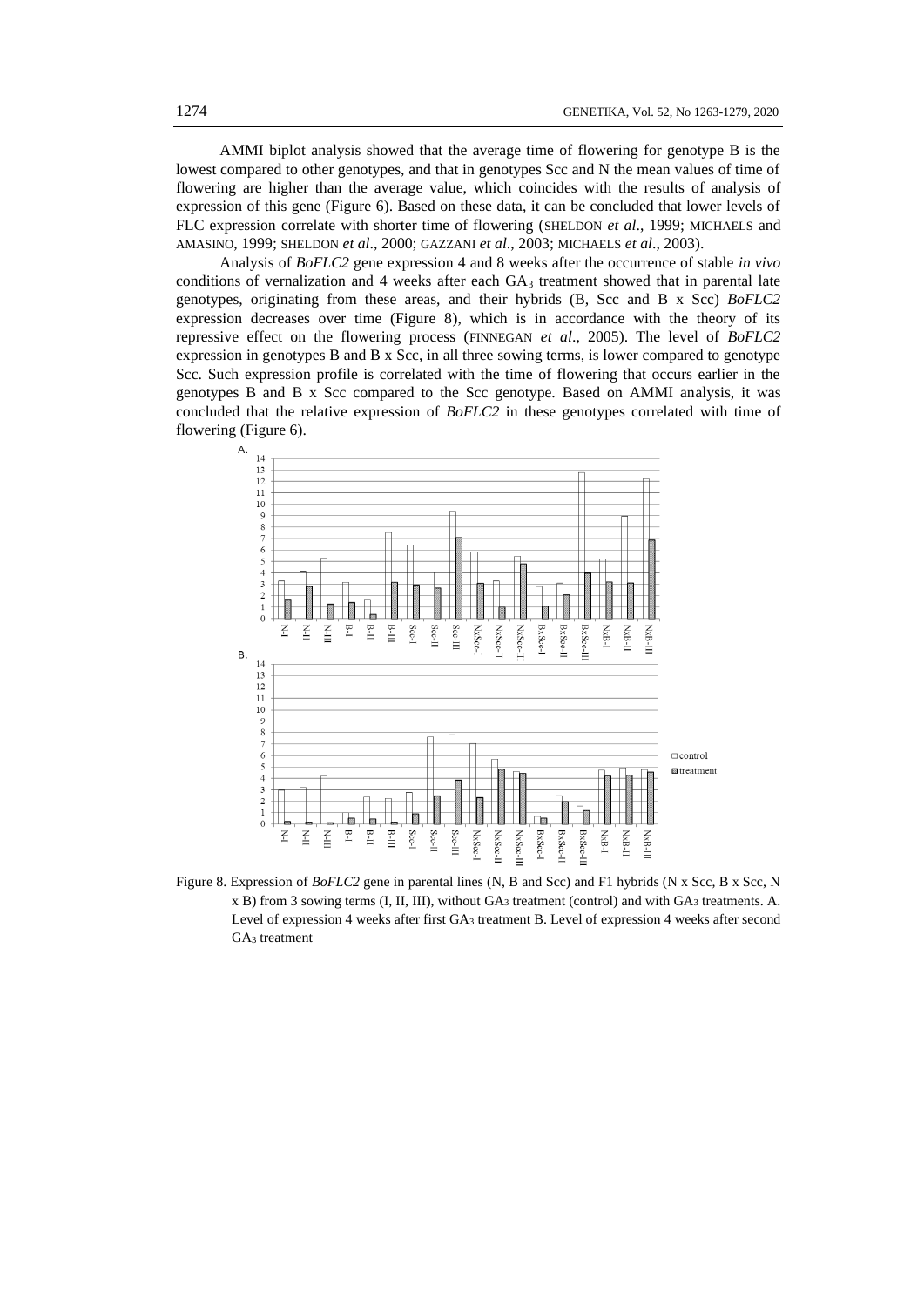Based on the analysis in early genotype N, in plants of the second and third sowing terms, as well as in hybrids in which it participates as a parent (SccxN and BxN), higher expression of *BoFLC2* gene is observed compared to plants of the first sowing term. Transmission of genotypes from different day length conditions causes different reactions of plants. LEMPE *et al*. (2005) studying the reaction of a large number of genotypes of *Arabidopsis thaliana* L. (177 wild and 32 floweing mutants) originating from the area of the different conditions of day length and temperature, concluded that plants originating from long day conditions bloom later in shorter day conditions and vice versa. The occurrence of mutations at certain loci involved in different pathways of flowering regulation is not excluded.

It has been found that in *Ath* mutants that do not have an *FLC* locus, vernalization continues to affect flowering and that there are *FLC*-dependent and independent flowering mechanisms (MICHAELS and AMASINO, 2001). Usually, as a consequence of all the above, there is a time delay flowering that is in a statistically significant correlation with the length of the day and temperature, which is exactly the case with the examined genotype N. SHELDON *et al*. (2006) examining the level and stability of *FLC* repression during the vernalization period concluded that cold treatment of plants over winter affects the level but not the stability of *FLC* repression, which may explain the difference in *BoFLC2* expression of the first and second expression measurements in early parent N.

GA<sup>3</sup> treatment resulted in decreased expression of *BoFLC2* gene in all genotypes. The most pronounced decrease in *BoFLC2* gene expression was measured in N genotype 4 weeks after second GA<sup>3</sup> treatment, while the smallest decrease in gene expression was observed in hybrids B x Scc and B x N. GOLLDBERG-MÖELLER *et al*. (2013) have also reported a negative influence of exogenous GA<sup>3</sup> treatment on the level of *FLC* expression in the final time of vernalization.

## **CONCLUSION**

Based on the results of this research, it can be concluded that the flowering time of cabbage in vernalization conditions is typical for each genotype and depends on the environmental conditions. As the expression level of *BoFLC 2* is correlated with the time of flowering, it has been shown that the assessment of the level of its expression can predict the time of appearance of the first flower as well as the length of the flowering process. Treatment with gibberellin in *in vivo* GA3 conditions affects on the correction of flowering time. The study of the relative expression of *BoFLC 2* and the application of GA3 hormones in a group of genotypes can be useful for the best selection of genotypes with identical flowering time for most effective pollination, all in order to increase the yield of hybrid seed.

### ACKNOWLEDGMENT

This research was supported by the Ministry of Education, Science and Technological Development of Republic of Serbia through the projects TR31059.

Received, April 10<sup>th</sup>, 2020 Accepted October 18th , 2020

#### REFERENCES

ADAMSEN, F.J., T.A., COFFELT (2005): Planting date effects on flowering, seed yield, and oil content of rape and crambe cultivars. Ind. Crops Prod., *21*: 293–307.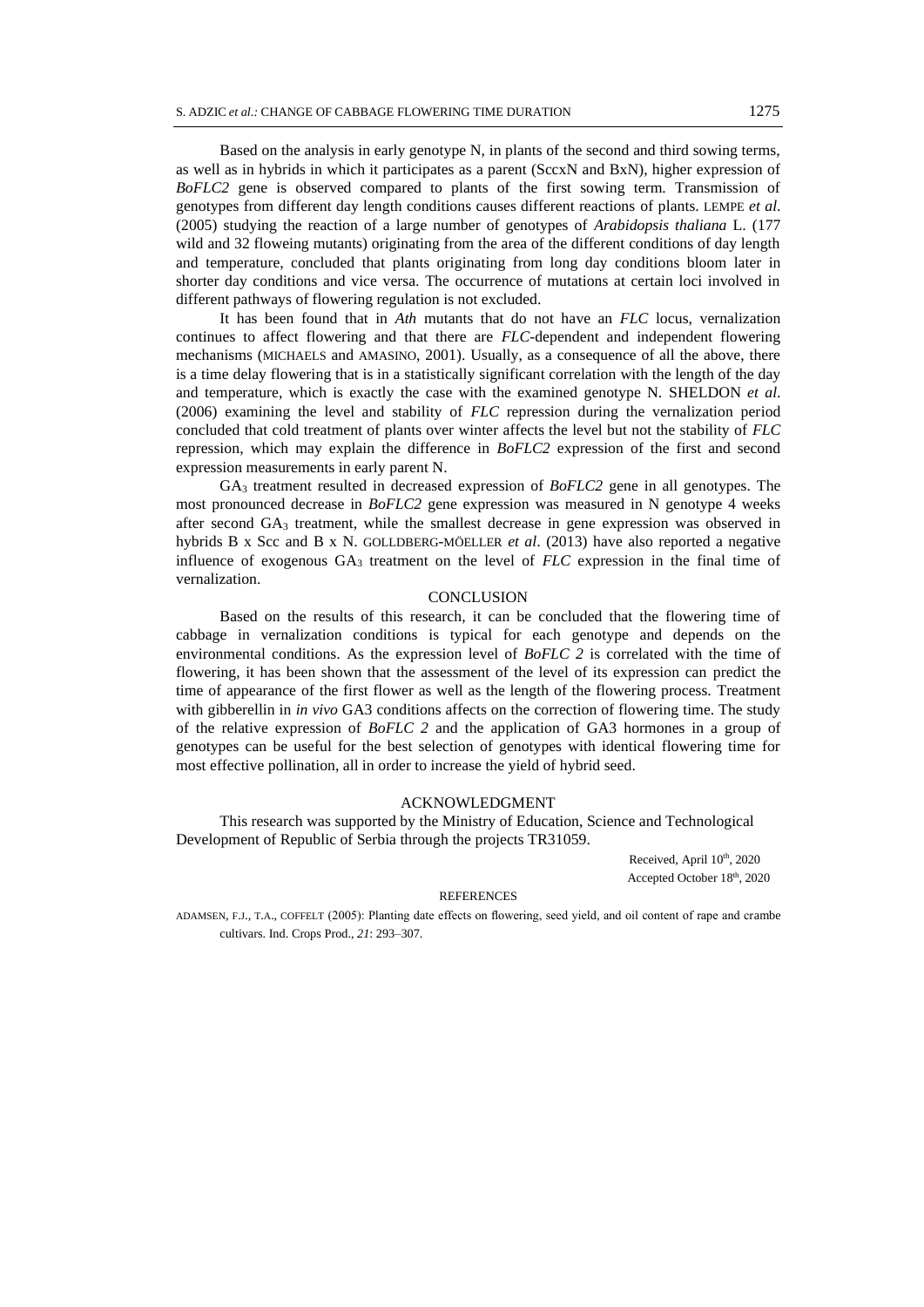ALEXANDRE, C., L., HENNIG (2008): FLC or not FLC – the other side of vernalization. J. Exp. Bot., *59*: 1127-35.

- ANDRÉS, F., G., COUPLAND (2012): The genetic basis of flowering responses to seasonal cues. Nat. Rev. Genet., *13*: 627– 639.
- BERNIER, G., C., PERILLEUX (2005): A physiological overview of the genetics of flowering time control. Plant Biotechnol. J., *3*: 3–16.
- EDWARDS, J., P., MARTIN (2008): The effects of sowing time on the yield and quallityof canola (*Brassica napus* L.). Preliminary findings. Agricultural Research and Advisory Station, Cowra.
- FINNEGAN, E.J., K.A., KOVAC, E., JALIGOT, C.C., SHELDON, W.J., PEACOCK, E.S., DENNIS (2005): The downregulation of FLOWERING LOCUS C (*FLC*) expression in plants with low levels of DNA methylation and by vernalization occurs by distinct mechanisms. Plant J., *44*(3): 420-432.
- GAUCH, H.G. (1988): Model selection and validation for yield trials with interaction. Biometrics, 705-715.
- GAUCH, H.G. (1992): Statistical analysis of regional yield trials: AMMI analysis of factorial designs. Elsevier Science Publishers.
- GAUCH, H.G. (2006): Statistical analysis of yield trials by AMMI and GGE. Crop Sci., *46*(4): 1488-1500.
- GAUCH, H.G., H.P., PIEPHO, P., ANNICCHIARICO (2008): Statistical analysis of yield trials by AMMI and GGE: Further considerations. Crop Sci., *48*(3): 866-889.
- GAZZANI, S., A.R., GENDALL, C., LISTER, C., DEAN (2003): Analysis of the molecular basis of flowering time variation in Arabidopsis accessions. Plant. Physiol., *132*: 1107–1114.
- GOLDBERG- MÖELLER, R., L., SHALOMA, L., SHLIZERMANA, S., SAMUELSA, N., ZURA, R., OPHIRA, E., BLUMWALDB, A., SADKAA (2013): Effects of gibberellin treatment during flowering induction buds. Plant Sci., *198*: 46–57.
- GUAN, Y-R., J-Q., XUE, Y-Q., XUE, R-W., YAN, G-L., WAN, G-X., ZHANG (2019): Effect of exogenous GA3 on flowering quality, endogenous hormones, and hormone- and flowering-associated gene expression in forcing-cultured tree peony (*Paeonia suffruticosa*). J. Integr. Agric., *18*(6): 1295-1311.
- HELLIWELL, C.A., C.C., WOOD, M., ROBERTSON, W., JAMES PEACOCK, E.S., DENNIS (2006): The *Arabidopsis FLC* protein interacts directly in vivo with SOC1 and FT chromatin and is part of a high-molecular-weight protein complex. Plant J., *46*: 183-192.
- HELLIWELL, C.A., R.S., ANDERSSEN, M., ROBERTSON, E.J., FINNEGAN (2015): How is *FLC* repression initiated by cold? Trends Plant Sci., *20*: 76-82.
- HILLMAN, W. (1969): Photoperiodism and vernalization. In: Wilkins MB, eds. Physiology of plant growth and deŠelopment. London:McGraw-Hill., 557-601.
- JOHANSON, U., J., WEST, C., LISTER, S., MICHAELS, R., AMASINO, C., DEAN (2000): Molecular analysis of FRIGIDA, a major determinant of natural variation in *Arabidopsis* flowering time. Science, *290*: 344–347.
- JUNG, W.Y., A., LEE, J.S., MOON, Y.S., KIM, H.S., CHO (2018): Genome-wide identification of flowering time genes associated with vernalization and the regulatory flowering networks in Chinese cabbage. Plant Biotechnol. Rep., *12*(5): 347-363.
- KONIG, R., N.J.J., COMBRINK (2002): The influence of exogenous gibberellic acid threatments on the relative pith length of witloof chicory (*Cichorium intybus* L.). S. Afr. J., *19*: 46-47.
- KUMAR, S.V., K.E., JAEGER, E., ALOS, E., ALVEY, N.P., HARBERD, P.A., WIGGE (2012): Transcription factor PIF4 controls the thermosensory activation of flowering. Nature, *484*: 242–245.
- KUMAR, P.R., S.K., YADAV, S.R., SHARMA, S.K., LAL, D.N., IHA (2009): Impact of climate change on seed production of cabbage in Nort Western Himalayis. World J. Agric. Sci., *5*(1): 18-26.
- LEMPE, J., S., BLASUBRAMANIAN, S., SURESHKUMAR, A., SINGH, M., SCHMID, D., WEIGEL (2005): Diversity of flowering responses in wild Arabidopsis thaliana strains. PLoS Genet., *1*: 109–118.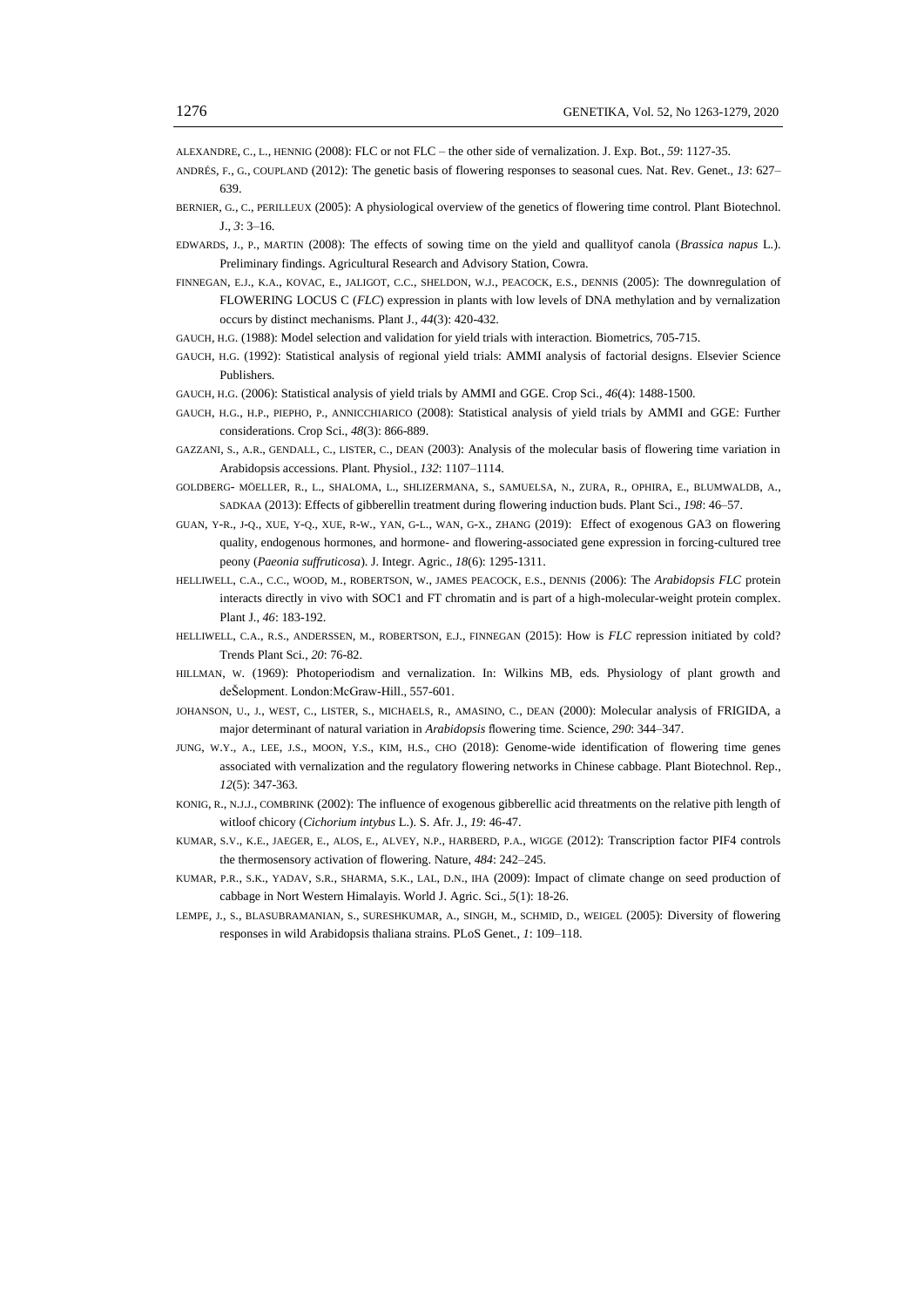- LI, X., S., ZHANG, J., BAI, Y., HE (2016): Tuning growth cycles of Brassica crops via natural antisense transcripts of BrFLC. Plant Biotechnol. J., *14*: 905-914.
- LINWATTANA, G., C.M., PROTACIO, R.C., MABESA (1997): Tropical low land seed production of non- heading Chinese cabbage (Brassica rapa L. pekinensis group) using vernalization and gibberellic acid Philippine. J. Crop Sci., *22*(3): 161–166.
- LIU, S., R., WANG, Z., ZHANG, Q., LI, L., WANG, Y., WANG, Z., ZHAO (2019): High-resolution mapping of quantitative trait loci controlling main floral stalk length in Chinese cabbage (*Brassica rapa* L. ssp. *pekinensis*). BMC genomics, *20*(1): 437.
- LUO, X., X., SA, B., LIU, X., BAI, H., CAI, *et al.* (2013): Ectopis expression of a WRKY homolog from Glycine hispida alter flowering time in *Arabidopsis*. Plos one, *8*(8): 73295.
- MICHAELS, S.D., R.M., AMASINO (1999): FLOWERING LOCUS C encodes a novel MADS domain protein that acts as a repressor of flowering. Plant Cell, *11*: 949–956.
- MICHAELS, S.D., R.M., AMASINO (2001): Loss of *FLOWERING LOCUS C* activity eliminates the late-flowering phenotype of *FRIGIDA* and autonomous pathway mutations but not responsiveness to vernalization. Plant Cell, *13*: 935– 942.
- MICHAELS, S.D., Y., HE, K.C., SCORTECCI, R.M., AMASINO (2003): Attenuation of *FLOWERING LOCUS C* activity as a mechanism for the evolution of summer-annual flowering behavior in Arabidopsis. Proc.Natl. Acad. Sci. USA, *100*: 10102–10107.
- MICHAELS, S.D., I.C., BEZERRA, R.M., AMASINO (2004): *FRIGIDA*-related genes are required for the winter-annual habit in Arabidopsis. Proc Natl Acad Sci USA, *101*: 3281–3285.
- MUTASA- GÖTTGENS, E., P., HEDDEN (2009): Gibberellin as a factor in floral regulatory networks, *60*: 1979–1989.
- NAVEED, M., M., NADEEM, N., ISLAM (2007): AMMI analysis of some upland cotton genotypes for yield stability in different milieus. WJAS, *3*(1): 39-44.
- РODUSKA, B., T., HUMPHREY, A., REDWEIK, V., GRBIC (2003): The synergistic activation of FLOWERING LOCUS C by FRIGIDA and a new flowering gene AERIAL ROSETTE underlies a novel morphology in *Arabidopsis*. Genetics, *163*: 1457–1465.
- PURCHASE, J.L., H., HATTING, C.S., VAN DEVENTER (2000): Genotype× environment interaction of winter wheat (*Triticum aestivum* L.) in South Africa: I. AMMI analysis of yield performance. S. Afr. J. Plant Soil, *17*(3): 95-100.
- R DEVELOPMENT CORE TEAM (2014): R: a language and environment for statistical computing. R Foundation for Statistical Computing, Vienna, Austria, www.r-project.org.
- REGNAULT, T., J.M., DAVIÈRE, P., ACHARD (2016): Long-distance transport of endogenous gibberellins in *Arabidopsis*. Plant Signal. Behav. *11*: e1110661.
- RHMZS-Republic Hydrometeorological Service of Serbia (2014): http://www.hidmet.gov.rs/index\_eng.php.
- RIDGE, S., P.H., BROWN, V., HECHT, R.G., DRIESSEN, J.L., WELLER (2015): The role of BoFLC2 in cauliflower (*Brassica oleracea* var. *botrytis* L.) reproductive development. J. Exp. Bot., *66*(1): 125-135.
- SCHRANZ, M.E., P., QUIJADA, S.B., SUNG, L., LUKENS, R., AMASINO, T.C., OSBORN (2002): Characterization ane effects of the replicated flowering gene FLC in Brassica rapa. Genetics, *162*: 1457-1468.
- SHELDON, C., J., BURN, P., PEREZ, J., METZGER, J., EDWARDS, J., PEACOCK, E., DENNIS (1999): The FLF MADS Box gene: A repressor of flowering in *Arabidopsis* regulated by vernalization and metylation. Plant Cell, *11*: 445-458.
- SHELDON, C.C., D.T., ROUSE, E.J., FINNEGAN, W.J., PEACOCK, E.S., DENNIS (2000): The molecular basis of vernalization: the central role of flowering locus C (*FLC*). Proc. Natl. Acad. Sci. USA, *97*: 3753–3758.
- SHELDON, C.C., E.J., FINNEGAN, E.S., DENNIS, W.J., PEACOCK (2006): Quantitative effects of vernalization on *FLC* and *SOC1* expression. Plant J., *45*: 871-883.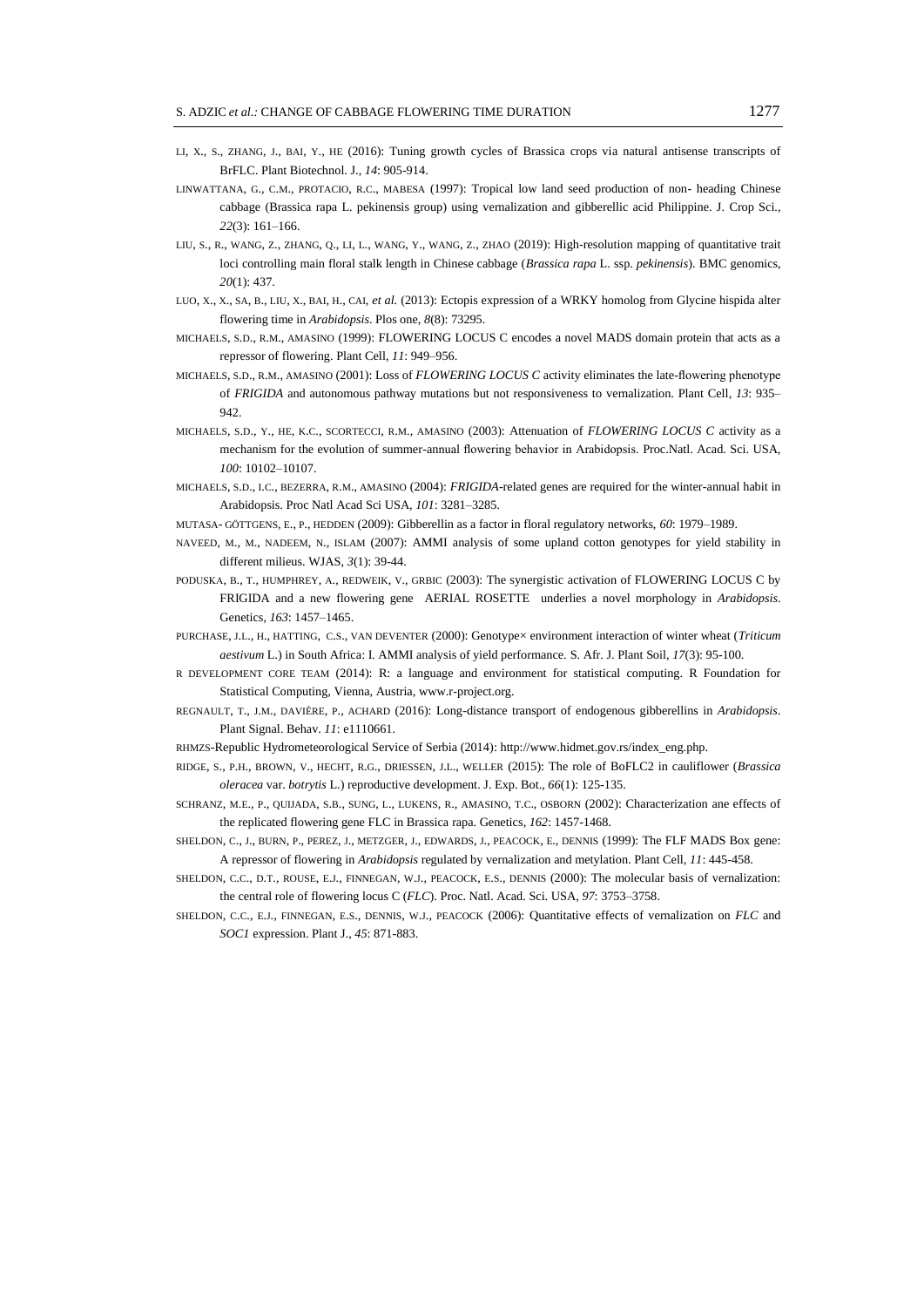- SHU, J., Y., LIU, L., ZHANG, Z., LI, Z., FANG, L., YANG, *et al.* (2018): QTL-seq for rapid identification of candidate genes for flowering time in broccoli× cabbage. TAG, *131*(4): 917-928.
- XIAO, D., J.J., ZHAO, X.L., HOU, R.K., BASNET, D.P.D., CARPIO, N.W., ZHANG*, et al.* (2013): The *Brassica rapa FLC* homologue *FLC2* is a key regulatory of flowering time, identified through transcriptional co-expression networks. J. Exp.Bot., *64*: 4503-4516.
- XIAO, D., H., WANG, R.K., BASNET, J., ZHAO, K., LIN, X., HOU, *et al.* (2014): Genetic dissection of leaf development in Brassica rapa using genetical genomics approach. Plant Physiol., *164*: 1309-1325.
- YAMAGUCHI, N., C.M., WINTER, M.F., WU, Y., KANNO, A., YAMAGUCHI, M., SEO, *et al.* (2014): Gibberellin acts positively then negatively to control onset of flower formation in *Arabidopsis*. Science, *344*: 638–641.
- ZHAO, J., V., KULKARNI, N., LIU, D.P., DEL CARPIO, J., BUCHER, G., BONNEMA (2010): *BrFLC2* (flowering locus C) as a candidate gene for vernalization response QTL in *Brassica rapa*. J. Exper. Bot., *61*: 1817–1825.
- ZHANG, H., S., NOCKER (2002): The VERNALIZATION INDEPENDENCE 4 gene encodes a novel regulator of flowering locus C. Plant J., *31*: 663–673.